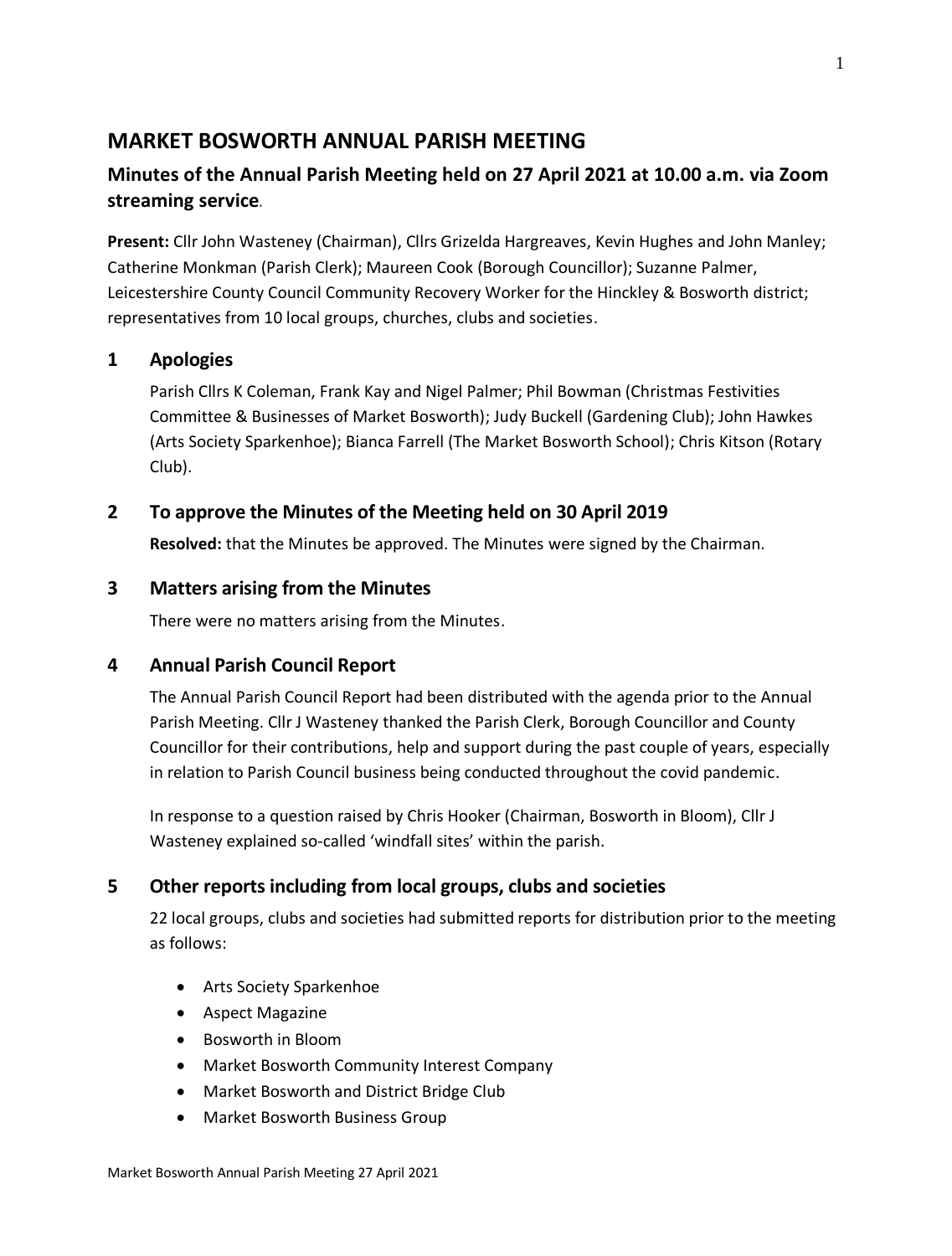- Market Bosworth Christmas Festivities Committee
- Market Bosworth Community Library
- Market Bosworth Festival
- Market Bosworth Free Church
- Market Bosworth Gardening Club
- Market Bosworth Rotary Club
- Market Bosworth Branch Royal British Legion
- Market Bosworth Society
- Market Bosworth Sports Club including member clubs:
	- o 1485 Triathlon Club
	- o Market Bosworth Football Club
	- o Market Bosworth Cricket Club
	- o Market Bosworth Tennis Club
	- o Social & Community Activities and Functions
- The Dixie Grammar School
- 1<sup>st</sup> Market Bosworth Scout Group

The reports would be compiled into a single pack to retain with the Minutes.

Cllr J Wasteney thanked those who had submitted reports and highlighted that they were all typically understated and modest, all groups having achieved significant outcomes and embraced alternative methods of communication to support their groups and the wider community. The reports would provide a historic snapshot of activities during the coronavirus pandemic.

Canon David Jennings, on behalf of the Community Interest Company, explained that efforts to find a permanent location for a Post Office remain ongoing but continue to be hindered due to the constraints imposed by the Post Office itself.

Cllr J Manley, as Chairman of the Bosworth Vision Planning Group (BVPG), explained matters relating to the Market Bosworth Neighbourhood Plan (MBNP). The Plan requires a major review because it does not offer the same level of protection it once did due to introduction of a new National Planning Policy Framework in 2019 and because the Plan is over 2 years old. To meet new requirements the Neighbourhood Forum has been renamed the BVPG. Progress to date includes the setting up of a new website, new Terms of Reference and a Service Level Agreement with Hinckley & Bosworth Borough Council. Cllr J Manley explained that the group requires a Vice-Chair and a Secretary to help produce the next Plan and thus enable the community to manage the future development of the town; he appealed to those present and their contacts to come forward with offers of assistance.

Cllr J Wasteney thanked those present for their attendance at the meeting.